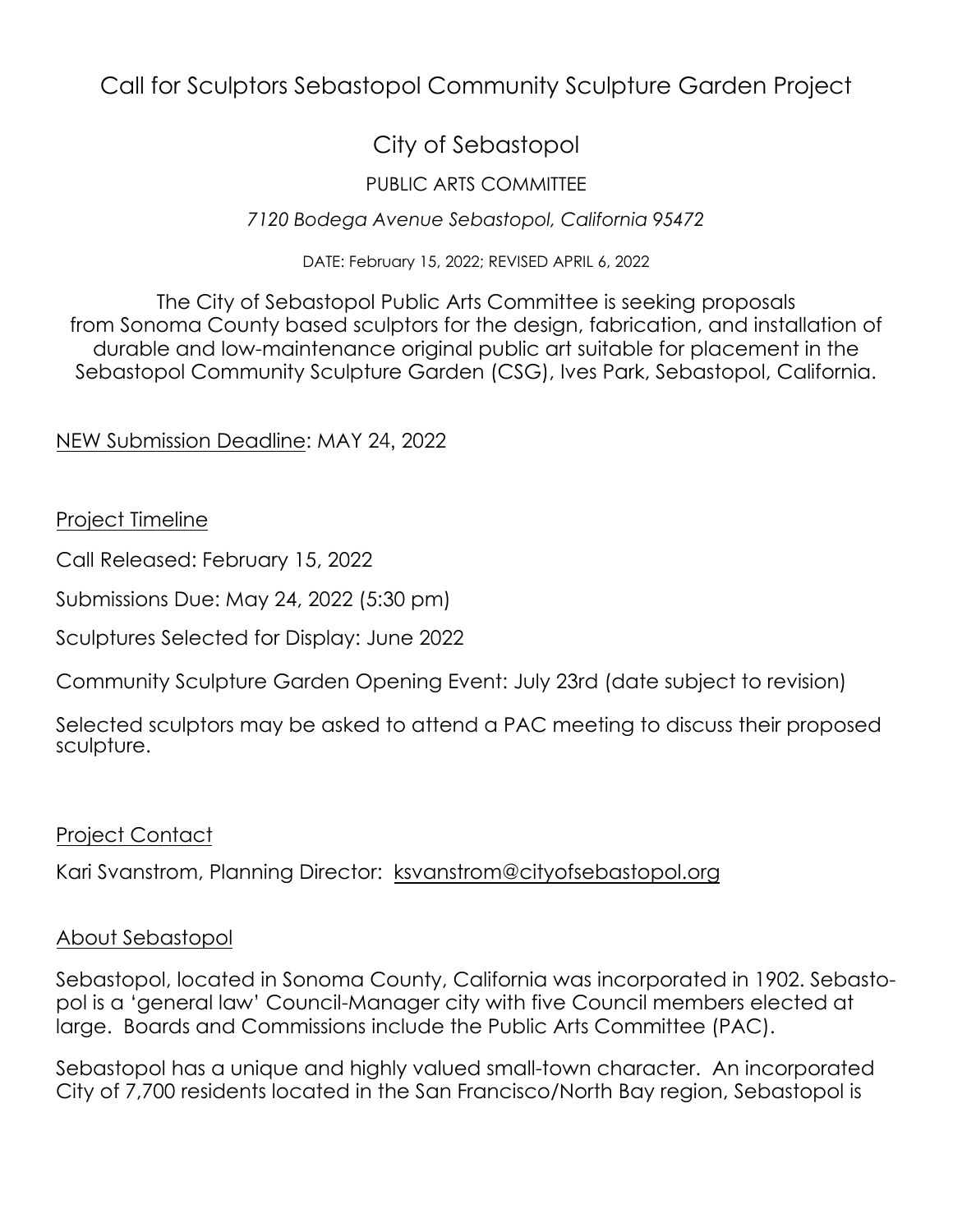the hub of west Sonoma County, which is known as a creative center within the County.

While the incorporated area is small, Sebastopol serves a much larger unincorporated area stretching to the Pacific Ocean and the Russian River. Persons with a 'Sebastopol' mailing address number over 25,000. The City's 'market area' comprises a population of approximately 40,000-50,000 people, who, to varying degrees, use Sebastopol as their 'town' for goods, services, and recreational and cultural activities. Thus, the town has far more economic activity, as well as recreational and cultural services than would be apparent based simply on the incorporated area's population.

The city has an extraordinary location, being surrounded by farmland, vineyards, orchards, rural residential, and wetlands, located minutes from the Sonoma Coast and the Russian River area, and just 60 miles north of San Francisco. Sebastopol is at the crossroads of two State Highways, Highways 116 and 12, and is eight miles from Sonoma County's largest city, Santa Rosa.

Ives Park serves as the City's "central park", hosting festivals, music events, and ball games, as well as providing facilities such as a community swimming pool, playground, and baseball fields. The Ives Park Master Plan, which includes a new sculpture garden near the High Street entry to the park, was adopted in 2013 and the City is working to implement elements of this plan, one of which is the new sculpture garden.

Sebastopol has an active population, highly engaged in community affairs. It is anticipated that there will be a high level of community involvement with this public art project.

City web site: <http://ci.sebastopol.ca.us/>

Experience Sebastopol web site: <https://experiencesebastopol.com/>

## Public Art Objectives

Public art helps make our city more livable and more visually stimulating. The experience of public art makes the public areas of buildings and their grounds more welcoming; it creates a deeper interaction with the places we visit, and in which we work and live. Public art illuminates the history of a community while it points to the City's aspirations for the future. A city rich in art encourages cultural tourism which brings in visitor revenues. Sebastopol values public art and artistic expression.

The City has a five-member Public Arts Committee (PAC) to review public art proposals and perform related functions.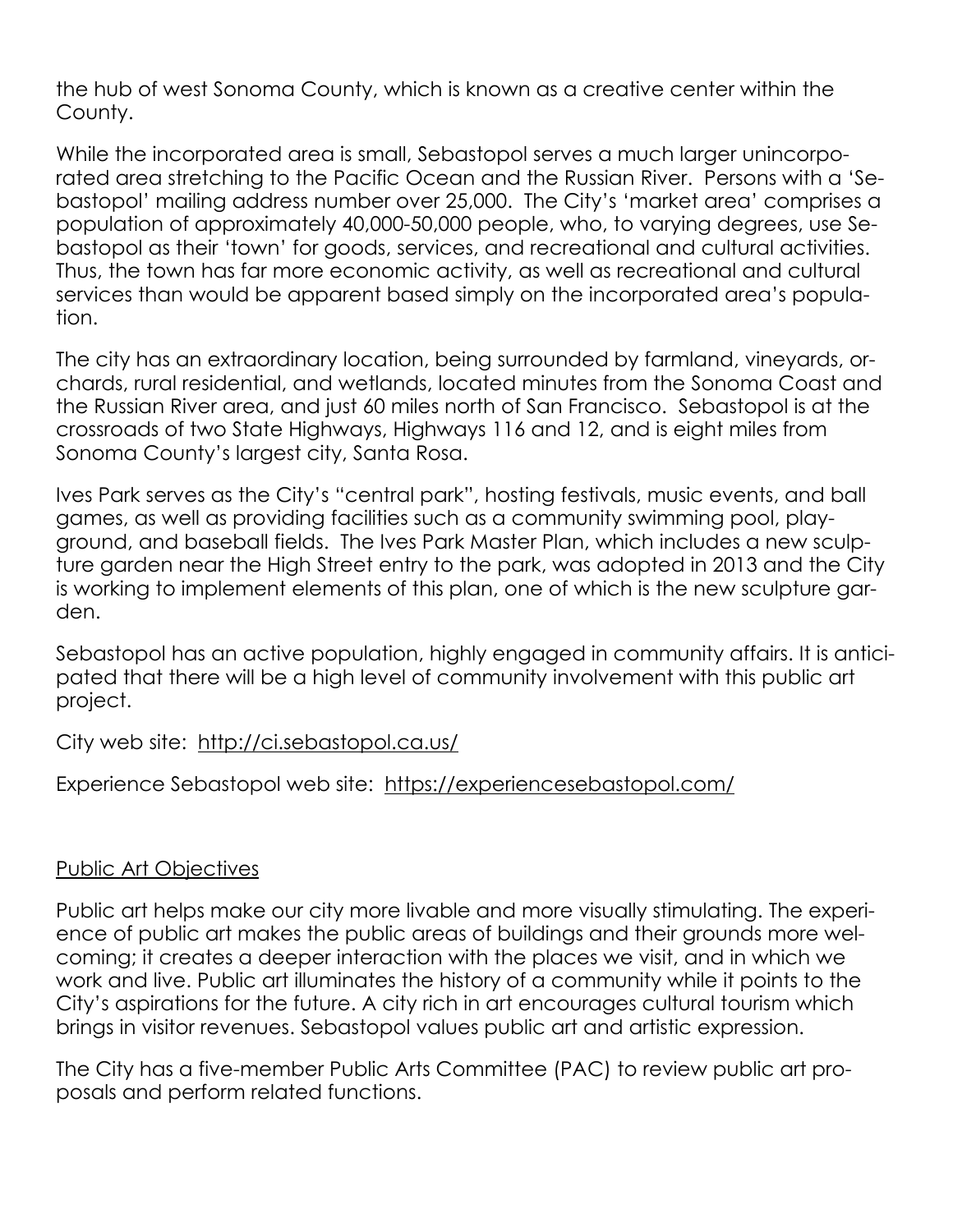Project Description

Selected sculpture will be installed in the Sebastopol Sculpture Garden for the duration of one year from the CSG Opening Event.

The will be No Jurying Fee.

The City of Sebastopol will underwrite infrastructure, including sculpture pads, site signage, site delineation, site improvements and some installation.

The PAC will determine selection and placement of selected sculpture.

Artists and PAC will host initial Show Opening Event.

Artists will be responsible to attend and help publicize show.

Artists will be responsible for: installation, maintenance and removal of artwork. Installation and removal will be in coordination with the Sebastopol Public Works Department.

Sculptors will be invited to co-lead a group community sculpture-making event, which will occur at the GSG Opening Event or at a scheduled date shortly thereafter.

Sale of available sculpture will go to:

25% for project support and infrastructure, 75% to artist.

Sold Sculpture will be available to buyers at the conclusion of one year duration from the CSG Opening Event.

Artists will be responsible for removal and transportation of sculpture at the conclusion of the show.

#### Project Objectives

Recognition, appreciation and encouragement of the creativity of Sonoma County community members

Display of sculpture not commissioned by the City, but juried or selected by the PAC for the CSG

To provide a specific context and location for residents and visitors to enjoy the efforts of area sculptors, and for those artists to have a specific location to display non-commissioned artwork

Foster a sense of beauty, multi-layered meaning, or have other compelling attributes

Be appropriate for a public space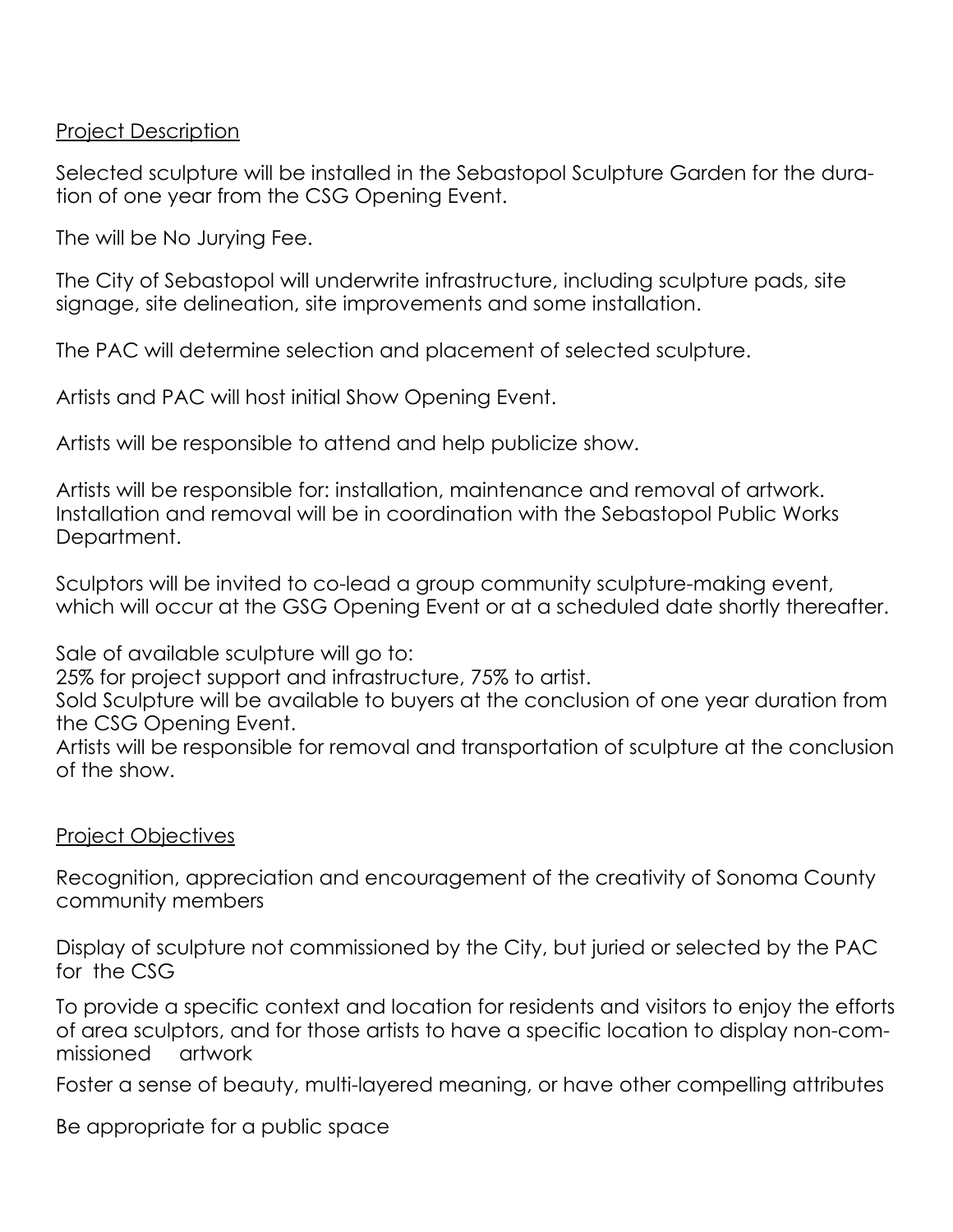Help create attractive public places

Enhance the pedestrian environment

Foster cultural understanding

## Project Requirements

Be durable, safe, and low-maintenance.

Sculpture Size to be appropriate to setting and durability.

No logos, specific historic figures, mascots, or any expressions of hate are to be used.

Sculpture is already fabricated or confirmed to be ready for installation no later than June 6th.

### Site

Area 2 in Ives Park Renovation Master Plan map: "#2 : Install sculpture garden along entry walk from South Hight Street." Area is approximately 250 feet long by 20 to 35 feet wide.

See Attached Site Plan Map.\*

Available Sculpture Pads are 4 feet by 4 feet.

There are currently 4 pads available.

#### **Eligibility**

This competition is open to sculptors living in Sonoma County.

The PAC may choose to designate some of the sculpture sites for work from specific individual artists or arts organizations.

#### **Selection Criteria**

The art concept will be evaluated based on appropriateness to the site, aesthetic quality, durability, stability, maintenance requirements, and safety considerations.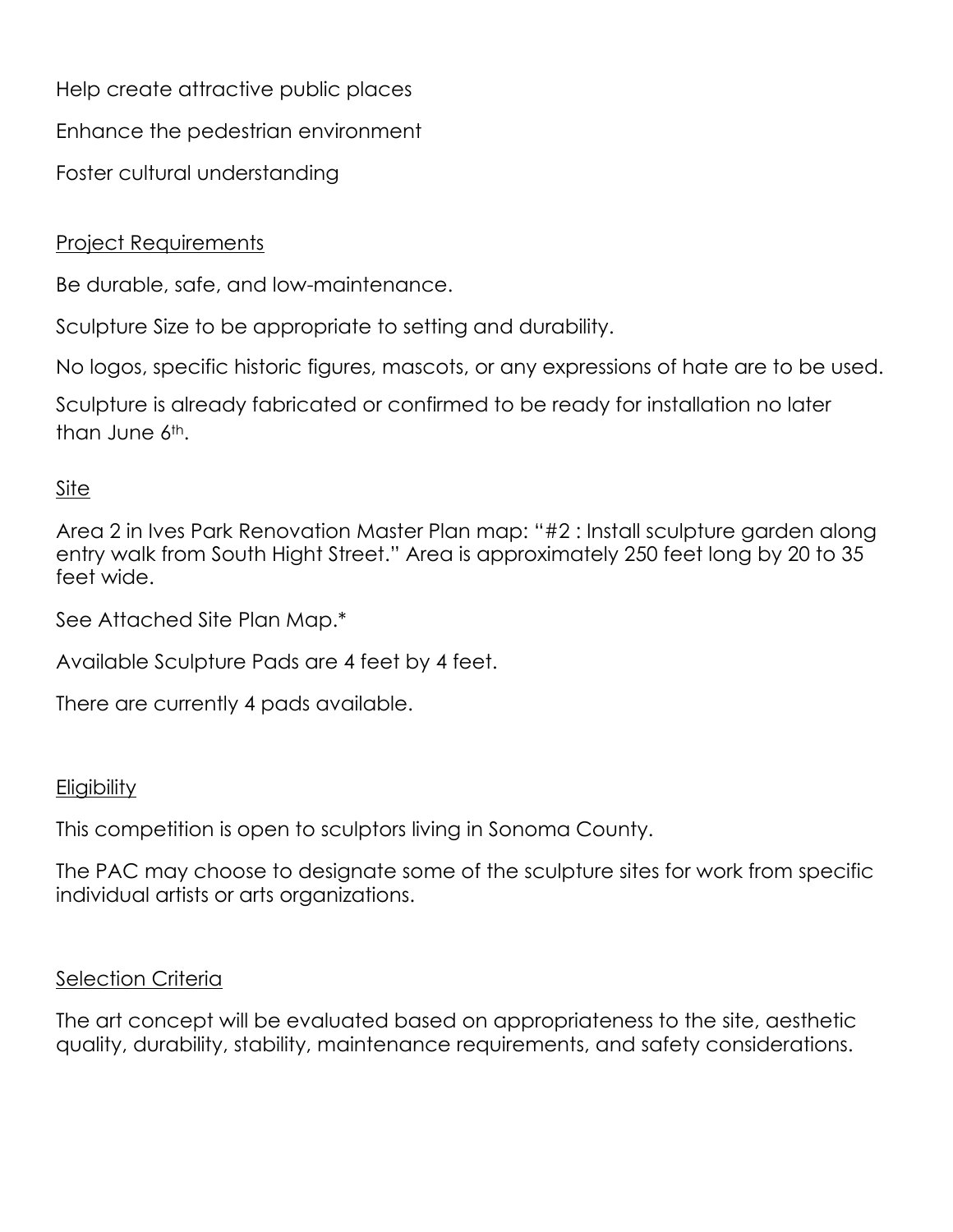The selected artists must, if necessary, be available to meet with City staff, Public Works, the Public Arts Committee and, if needed, the City Council. An agreement with the selected artists will establish a minimum number of such meetings.

### Durability, Maintenance and Safety

### *All applicants please read this section carefully.*

The durability, maintenance requirements, and safety of sculpture submitted for this project are essential elements in the selection process.

Selected sculpture will be exposed to the area's physical elements and public traffic.

All applicants are expected to consider the issues of long-term durability, clean-ability, resilience, and low or no maintenance. The project is located outside on the lawn of a popular public park adjacent to downtown Sebastopol. It will be exposed to weather and physical and environmental stresses, as well as potential vandalism. The project should be fabricated of highly durable, low-maintenance materials and be of sound construction and ensured stability. Keep in mind that larger pieces may be more resistant to vandalism. Selected sculptors are strongly encouraged to apply an anti-graffiti coating to their finished artwork.

The environmental effects of this project, during and after installation should also be considered. The City will ensure conformity with city standards of maintenance, durability and public safety considerations.

#### Selection Process

The City Council will confirm selections.

Selected artists will be required to sign a Liability Waiver before installation.

(See Attached)\*

## Submission Requirements

Your submission can be sent electronically and should include the following, provided in the order listed. If your submission is by hardcopy (paper) it should include 8 copies of the following, provided in the order listed:

- 1. A Letter of Interest. Not more than one typed page. Describe your interest in this project.
- 2. Art description/depiction. Please describe in text your concept for this project (250 word maximum) and provide a sketch or more specific visual image.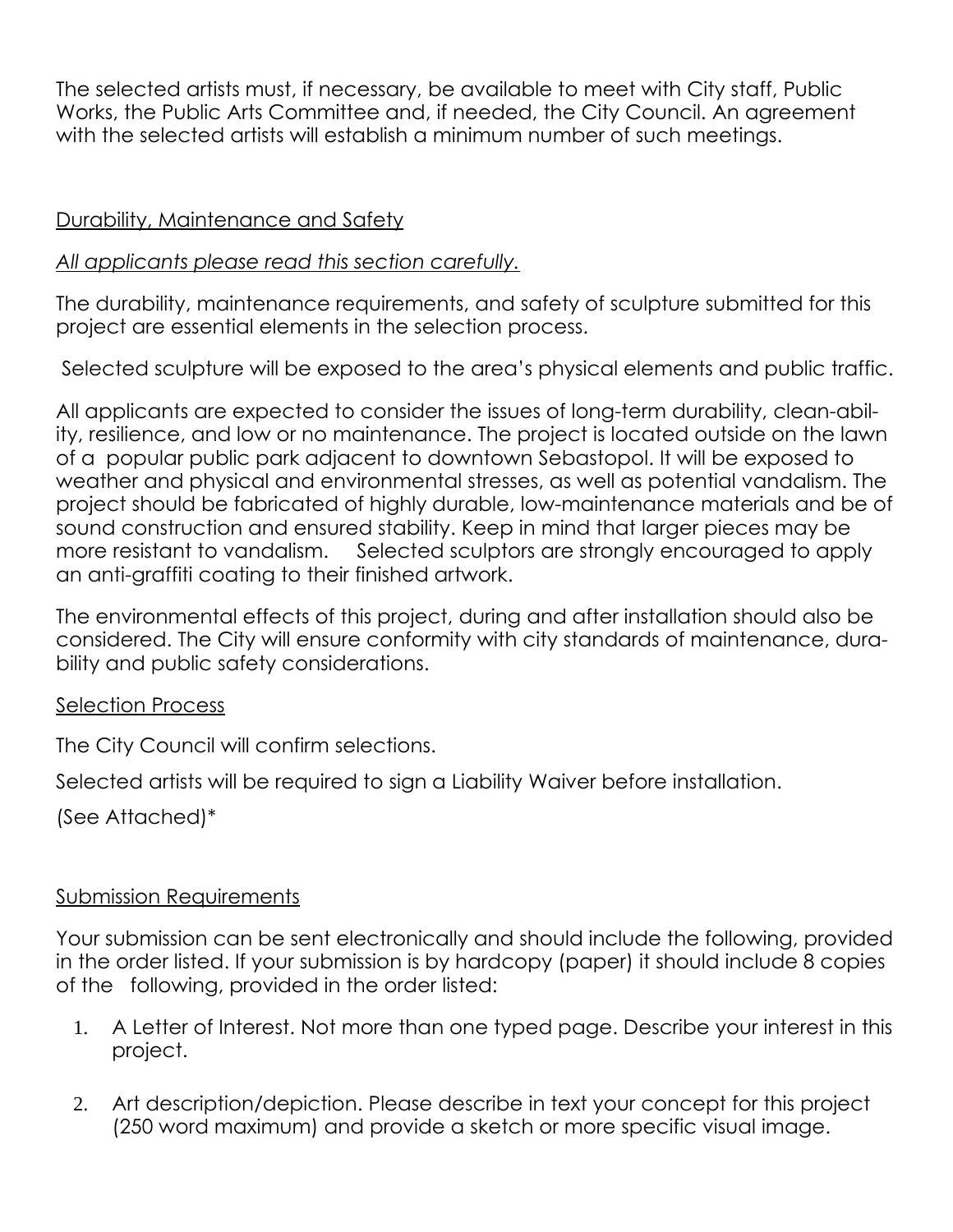- 3. Indicate how your sculpture, and base if included, will be attached, secure and stabilized on the pedestal?
- 4. The artist s name and title of sculpture should appear on all materials submitted.

 5. Confirmation that your sculpture will be ready for installation in the CSG on 6/8/22.

### Financial information

Artists are responsible for all expenses involved in their sculpture's:

1. Proposal submission, communications fabrication, transportation, installation, insurance, maintenance, and final removal from site. Artists may also participate in some publicity for the Display Event.

Sebastopol City and PAC will provide:

- 1. One pedestal for each sculpture selected for the duration of the project's display period.
- 2. Maintenance of the physical grounds of the CSG.
- 3. General notification and some publicity regarding the Display Opening Event and Duration.

## Please note

Respondents to this CFP do so at their sole expense.

All CFP submittal materials will become property of the City.

Do not submit materials you would want returned.

Incomplete or unresponsive submittals may be rejected.

Prospective sculptors shall not contact Public Arts Committee or City Council members about this CFP without specific authorization from City staff. Doing so may be grounds for disqualification.

The City reserves the right to reject any and all proposals and to cancel or alter the selection process at its sole discretion.

Questions: The Public Arts Committee is managing this project. Any questions about the CFP may be directed via email to: [ksvanstrom@cityofsebastopol.org](mailto:ksvanstrom@cityofsebastopol.org)

**Submittals** 

Kari Svanstrom, Planning Director - [ksvanstrom@citysebastopol.org](mailto:ksvanstrom@citysebastopol.org)

7120 Bodega Avenue, Sebastopol, CA 95472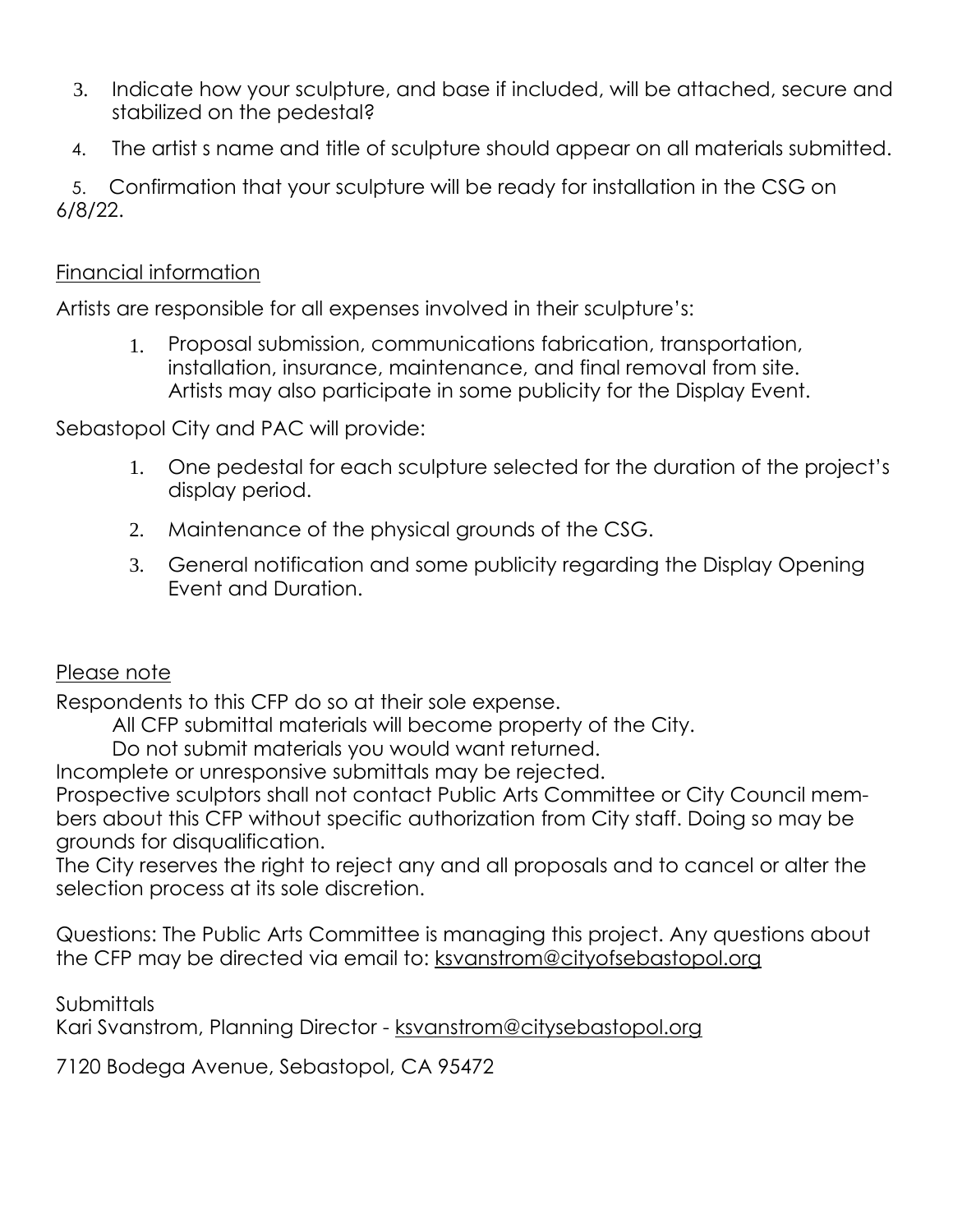## \*Attachments:

# Site Plan/Map :